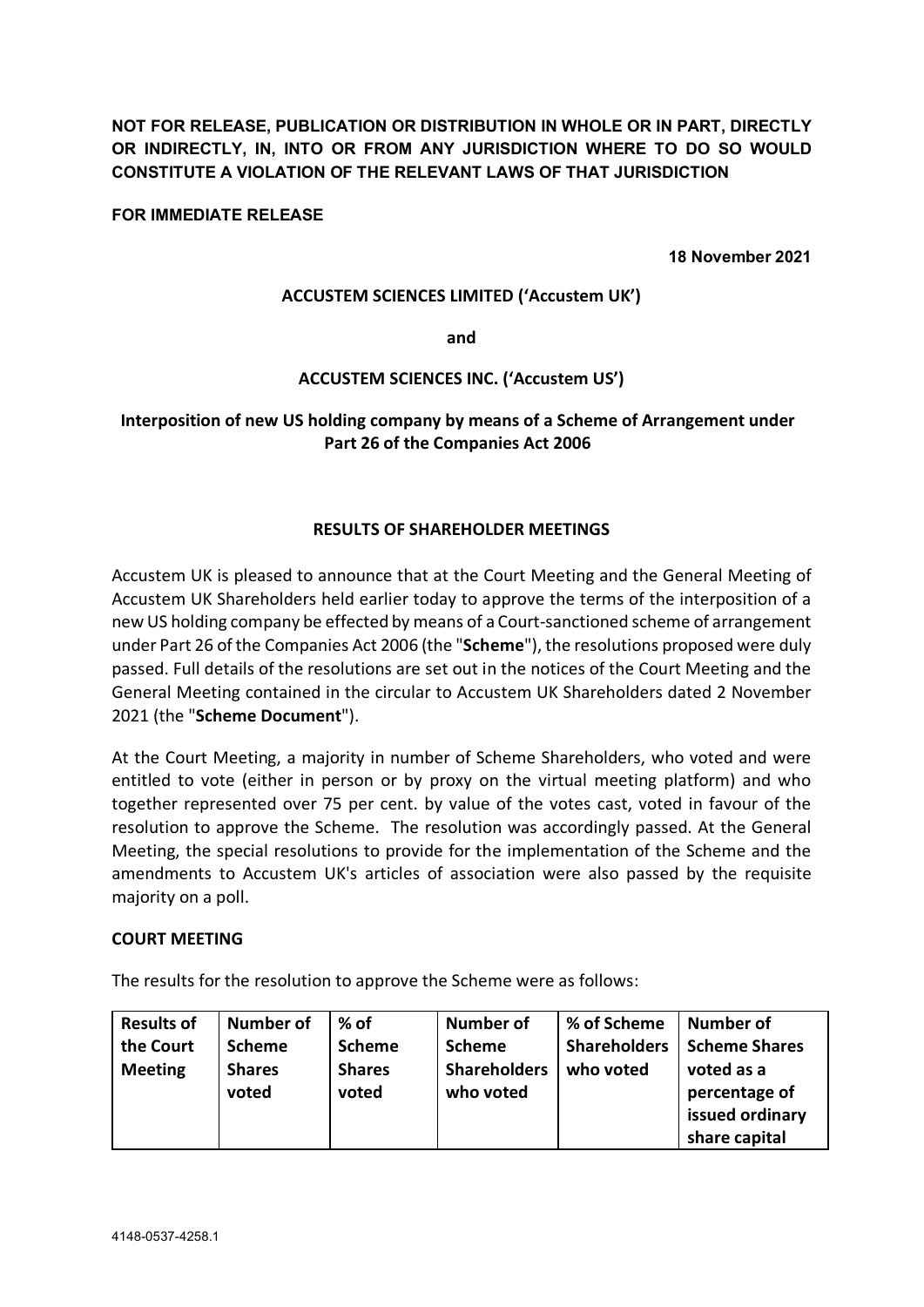|                |            |        |    |        | entitled to vote<br>on the Scheme |
|----------------|------------|--------|----|--------|-----------------------------------|
| <b>FOR</b>     | 80,793,623 | 99.62% | 43 | 78.18% | 39.57%                            |
| <b>AGAINST</b> | 307,323    | 0.38%  | 12 | 21.82% | 0.15%                             |

## **GENERAL MEETING**

The special resolutions to provide for the implementation of the Scheme and the requisite amendments to Accustem UK's articles of association were also passed by the requisite majority on a poll.

The number of votes received were as follows:

|                                          | For                                          |                                              | <b>Against</b>                               |                                              | <b>Total</b>                                 | Withheld                            |
|------------------------------------------|----------------------------------------------|----------------------------------------------|----------------------------------------------|----------------------------------------------|----------------------------------------------|-------------------------------------|
|                                          | No. of<br>Accustem<br><b>Shares</b><br>voted | $%$ of<br>Accustem<br><b>Shares</b><br>voted | No. of<br>Accustem<br><b>Shares</b><br>voted | $%$ of<br>Accustem<br><b>Shares</b><br>voted | No. of<br>Accustem<br><b>Shares</b><br>voted | No. of<br>Accustem<br><b>Shares</b> |
| <b>Special</b><br><b>Resolution</b><br>1 | 80,790,722                                   | 99.69%                                       | 251,380                                      | 0.31%                                        | 81,042,102                                   | 49,620                              |
| <b>Special</b><br><b>Resolution</b><br>2 | 80,790,036                                   | 99.69%                                       | 252,066                                      | 0.31%                                        | 81,042,102                                   | 49,620                              |
| Ordinary<br><b>Resolution</b><br>3       | 80,770,596                                   | 99.67%                                       | 271,506                                      | 0.33%                                        | 81,042,102                                   | 49,620                              |

Votes lodged to be cast at the Chairman's discretion have been included in the **'FOR**' figures.

Completion of the Scheme remains subject to the Court sanctioning the Scheme at the Court Hearing which is now expected to take place on 30 November 2021.

| Last time for dealings in, for registration of transfers of, and<br>D&I disablement in CREST of UK Accustem Shares | Close of business on<br>29 November 2021 |
|--------------------------------------------------------------------------------------------------------------------|------------------------------------------|
| Court Hearing to sanction the Scheme                                                                               | 30 November 2021                         |
| Scheme Record Time                                                                                                 | Close of business on<br>1 December 2021  |